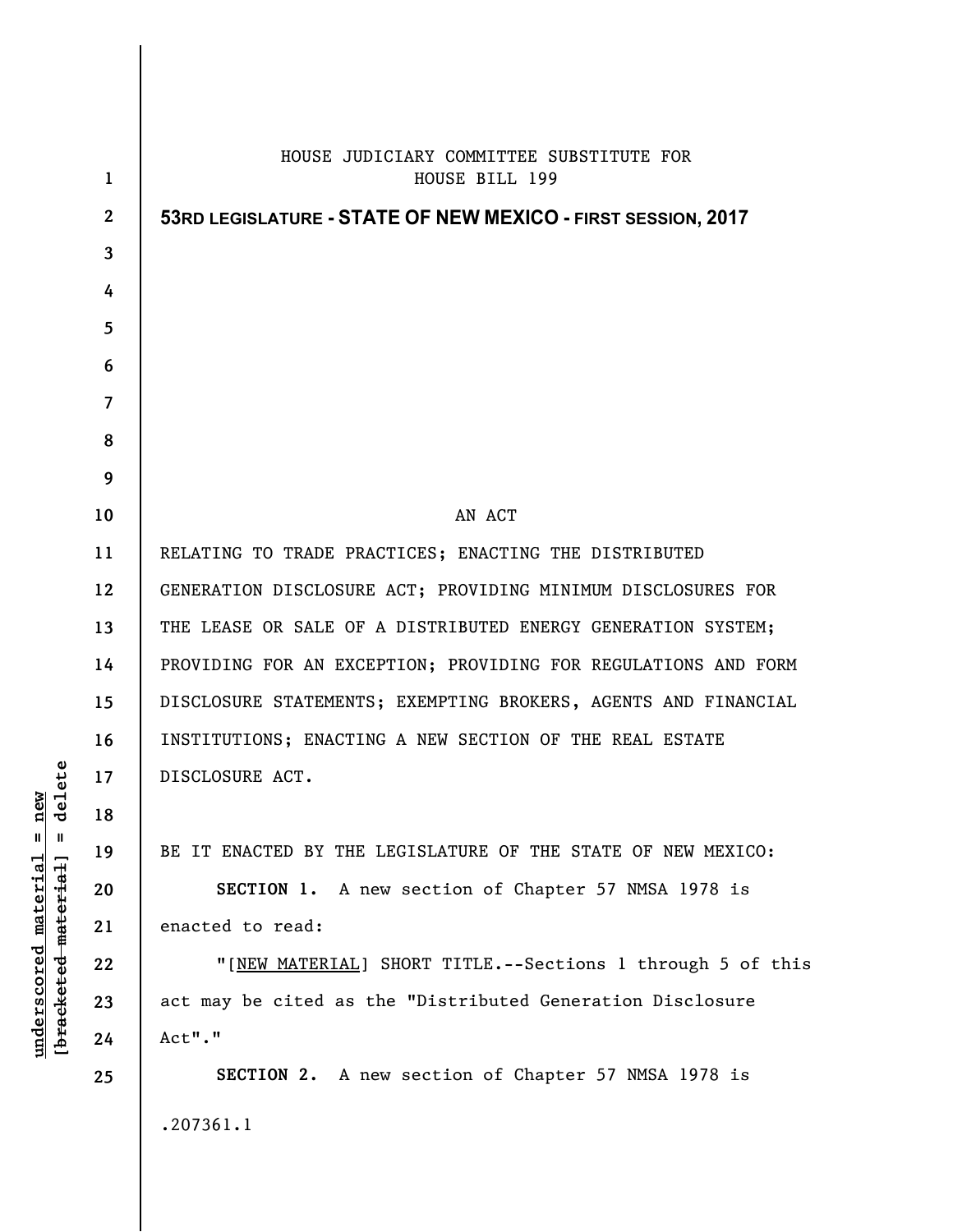**1**  enacted to read:

**2** 

**4** 

**5** 

**6** 

**7** 

**12** 

**13** 

**14** 

**15** 

**16** 

**17** 

**18** 

**19** 

**20** 

**21** 

**22** 

**23** 

**24** 

**3**  "[NEW MATERIAL] DEFINITIONS.--As used in the Distributed Generation Disclosure Act:

A. "annual percentage rate" means the cost of credit, expressed as a yearly rate, that relates the amount and timing of value received by the consumer to the amount and timing of payments made;

**8 9 10 11**  B. "business day" means any day Monday through Friday, unless such day falls on a legal holiday, in which case "business day" means the next day that is not a Saturday, Sunday or legal holiday;

C. "buyer" means a person that purchases a distributed energy generation system from a seller or marketer and includes a power purchaser;

D. "distributed energy generation system" means a device or system that is used to generate or store electricity, that has an electric delivery capacity, individually or in connection with other similar devices or systems, greater than one kilowatt or one kilowatt-hour, and that is used primarily for on-site consumption, but does not include an electric generator that is intended for occasional use;

E. "energized" means that a distributed energy generation system is installed and operational for its intended purposes of generating or storing electricity;

F. "interconnected" means that a distributed energy .207361.1

 $- 2 -$ 

 $b$ racketed material] = delete **[bracketed material] = delete**  $underscored material = new$ **underscored material = new**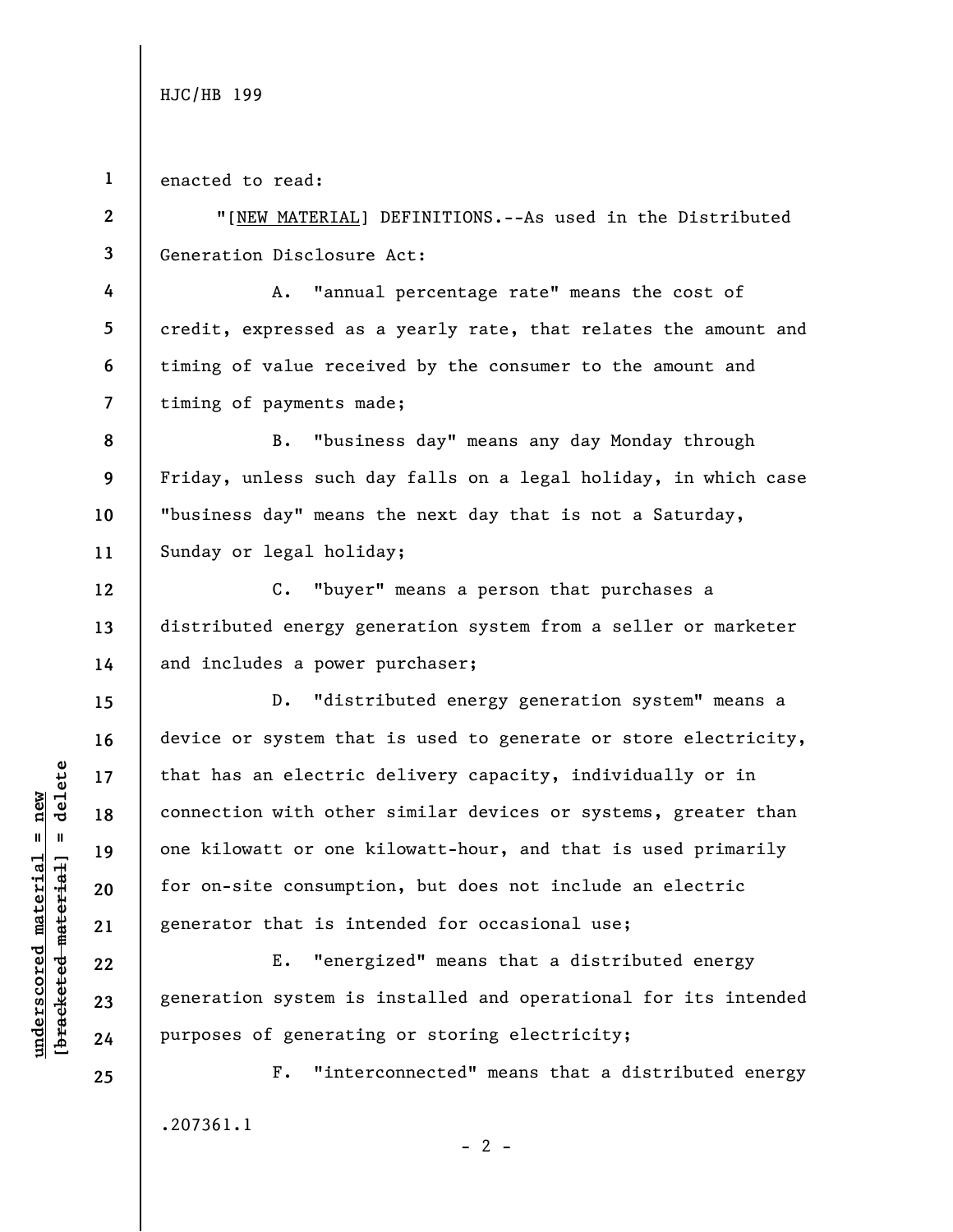**1 2**  generation system is connected to the power grid and is able to transfer electricity to the power grid;

**3 4 5**  G. "lessee" means a person that leases a distributed energy generation system from the owner of the distributed energy generation system;

**8**  H. "person" means an individual person, corporation, trust, partnership, association, cooperative association, club, company, firm, joint venture or syndicate;

**12**  I. "power purchaser" means a buyer that agrees to purchase the power generated by a distributed energy generation system from the owner of the distributed energy generation system;

J. "renewable energy certificate" means a certificate or other record, in a format approved by the public regulation commission, that represents all the environmental attributes from one kilowatt-hour of electricity generation from a renewable energy resource; and

K. "seller or marketer" means a person acting through its officers, employees, brokers or agents that markets, sells or solicits the sale or lease of distributed energy generation systems or the sale of power to a power purchaser or negotiates or enters into agreements for the sale or lease of distributed energy generation systems or the sale of power to a power purchaser."

**SECTION 3.** A new section of Chapter 57 NMSA 1978 is .207361.1  $-3 -$ 

 $b$ racketed material] = delete **[bracketed material] = delete**  $underscored material = new$ **underscored material = new**

**6** 

**7** 

**9** 

**10** 

**11** 

**13** 

**14** 

**15** 

**16** 

**17** 

**18** 

**19** 

**20** 

**21** 

**22** 

**23** 

**24**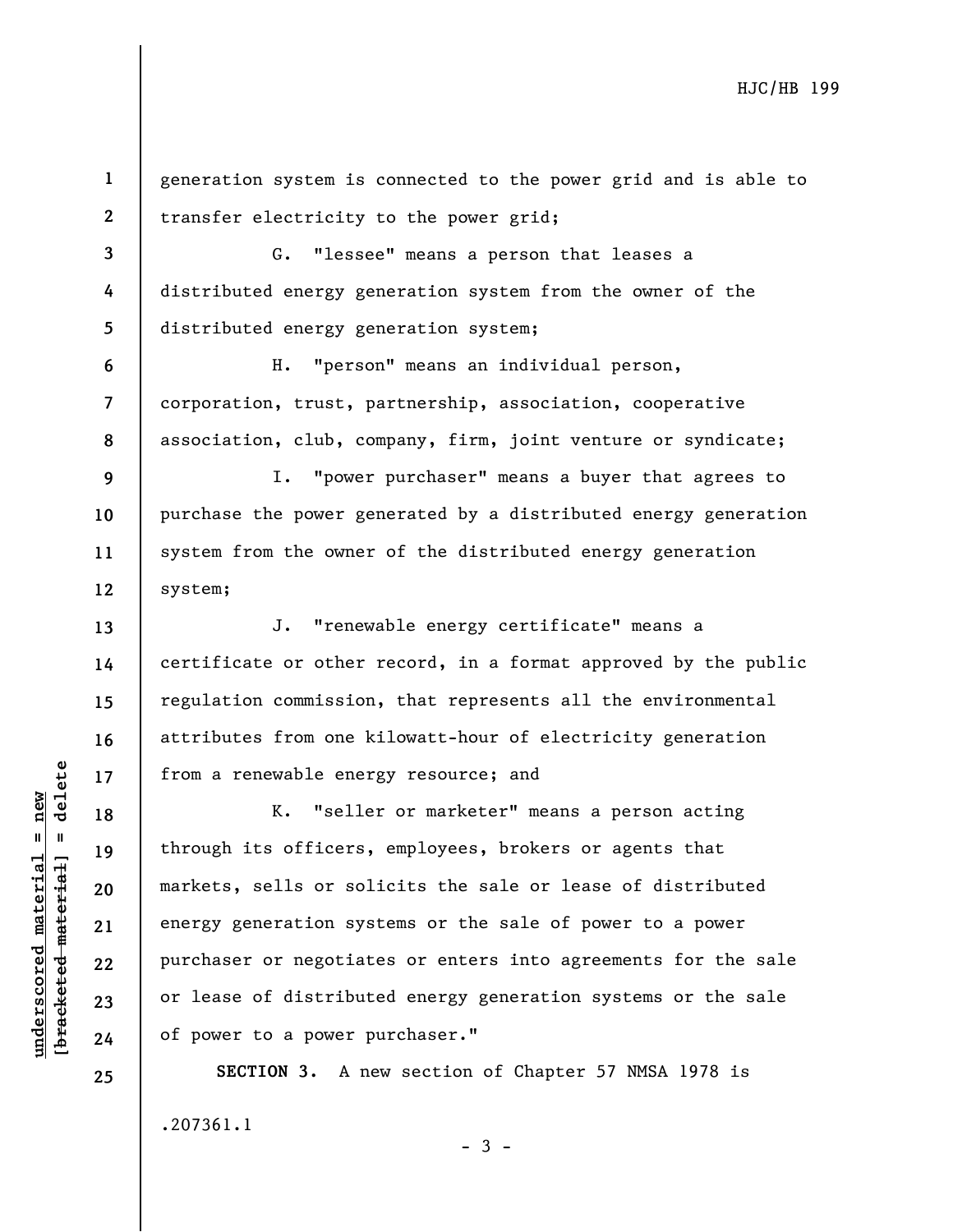**1**  enacted to read:

**2** 

**13** 

**14** 

**15** 

**16** 

**17** 

**18** 

**19** 

**20** 

**21** 

**22** 

**23** 

**24** 

**25** 

**3**  "[NEW MATERIAL] DISTRIBUTED ENERGY GENERATION SYSTEM DISCLOSURES--EXCEPTION.--

**4 5 6 7 8 9 10**  A. Any agreement governing the financing, sale or lease of a distributed energy generation system, or the sale of power to a power purchaser, shall include a written statement with font no smaller than ten points and no more than four pages, unless a font larger than ten points is used, separate from the agreement and separately acknowledged by the buyer or lessee, that includes the following provisions:

**11 12**  (1) the name, address, telephone number and email address of the buyer or lessee;

(2) the name, address, telephone number, email address and valid state contractor license number of the person responsible for installing the distributed energy generation system;

(3) the name, address, telephone number, email address and a valid state contractor license number of the distributed energy generation system maintenance provider, if different from the person responsible for installing the system;

(4) a provision notifying the buyer or lessee of the right to rescind the agreement for a period ending not less than three business days after the agreement is signed;

 $- 4 -$ 

(5) a description of the distributed energy

.207361.1

 $b$ racketed material] = delete **[bracketed material] = delete**  $underscored material = new$ **underscored material = new**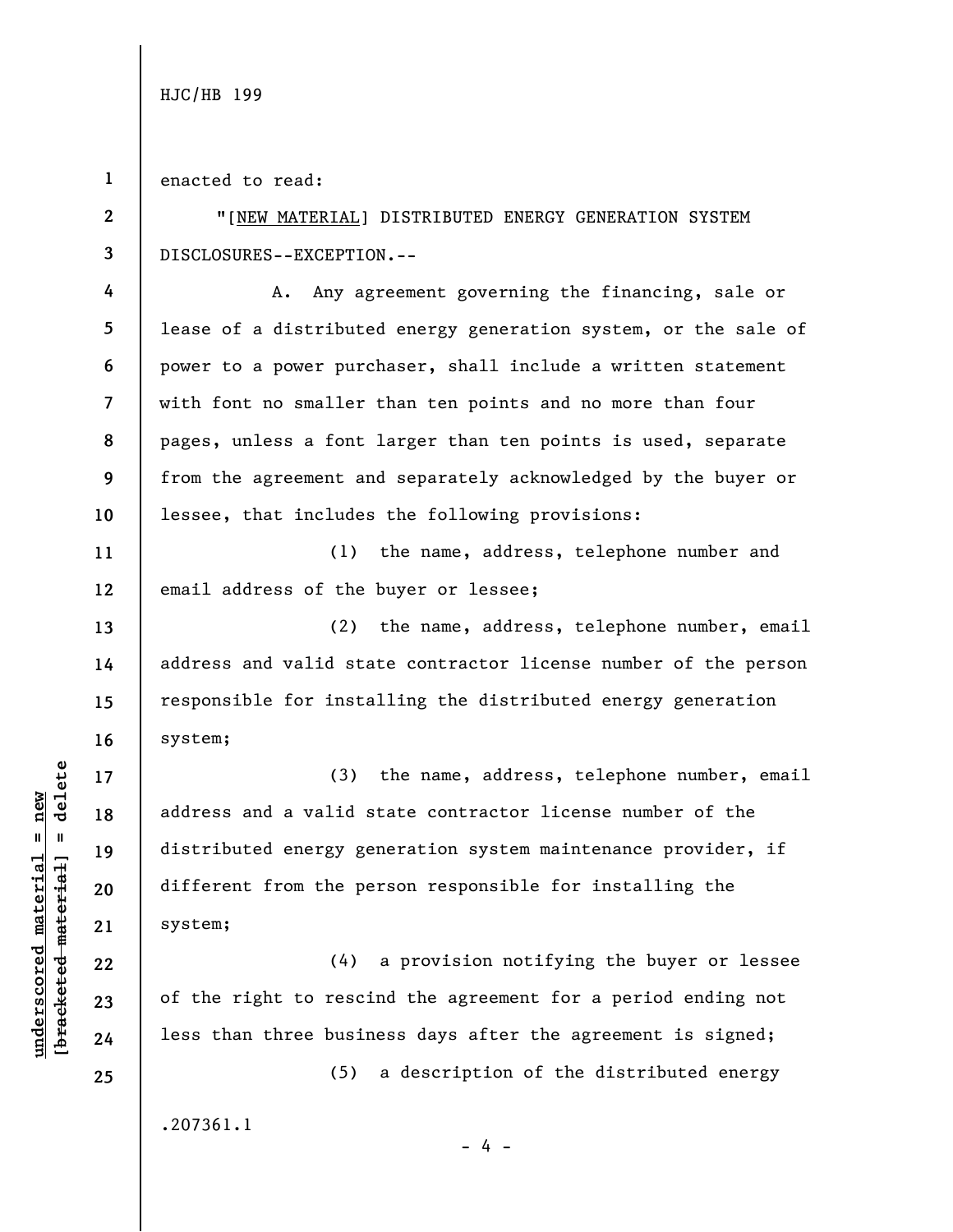**1 2 3 4 5 6 7 8 9 10 11 12 13 14 15 16 17 18 19 20 21 22 23 24 25**  generation system design assumptions, including system size, estimated first-year production and estimated annual system production decreases, including the overall percentage degradation over the life of the distributed energy generation system; (6) a description of any performance guarantees that a seller or marketer may include in an agreement; (7) the purchase price of the distributed energy generation system, total projected lease or power purchase payments; (8) a description of any one-time or recurring fees, including the circumstances triggering any late fees, estimated system removal fees, maintenance fees, Uniform Commercial Code notice removal and refiling fees, internet connection fees and automated clearing house fees; (9) if the seller is financing or leasing the distributed energy generation system, the total amount financed, the total number of payments, the payment frequency, the amount of the payment expressed in dollars, the payment due dates and the applicable annual percentage rate; except that in the case of financing arrangements subject to state or federal lending disclosure requirements, disclosure of the annual percentage rate shall be made in accordance with the applicable state or federal lending disclosure requirements; .207361.1

 $b$ racketed material] = delete **[bracketed material] = delete**  $underscored material = new$ **underscored material = new**

 $- 5 -$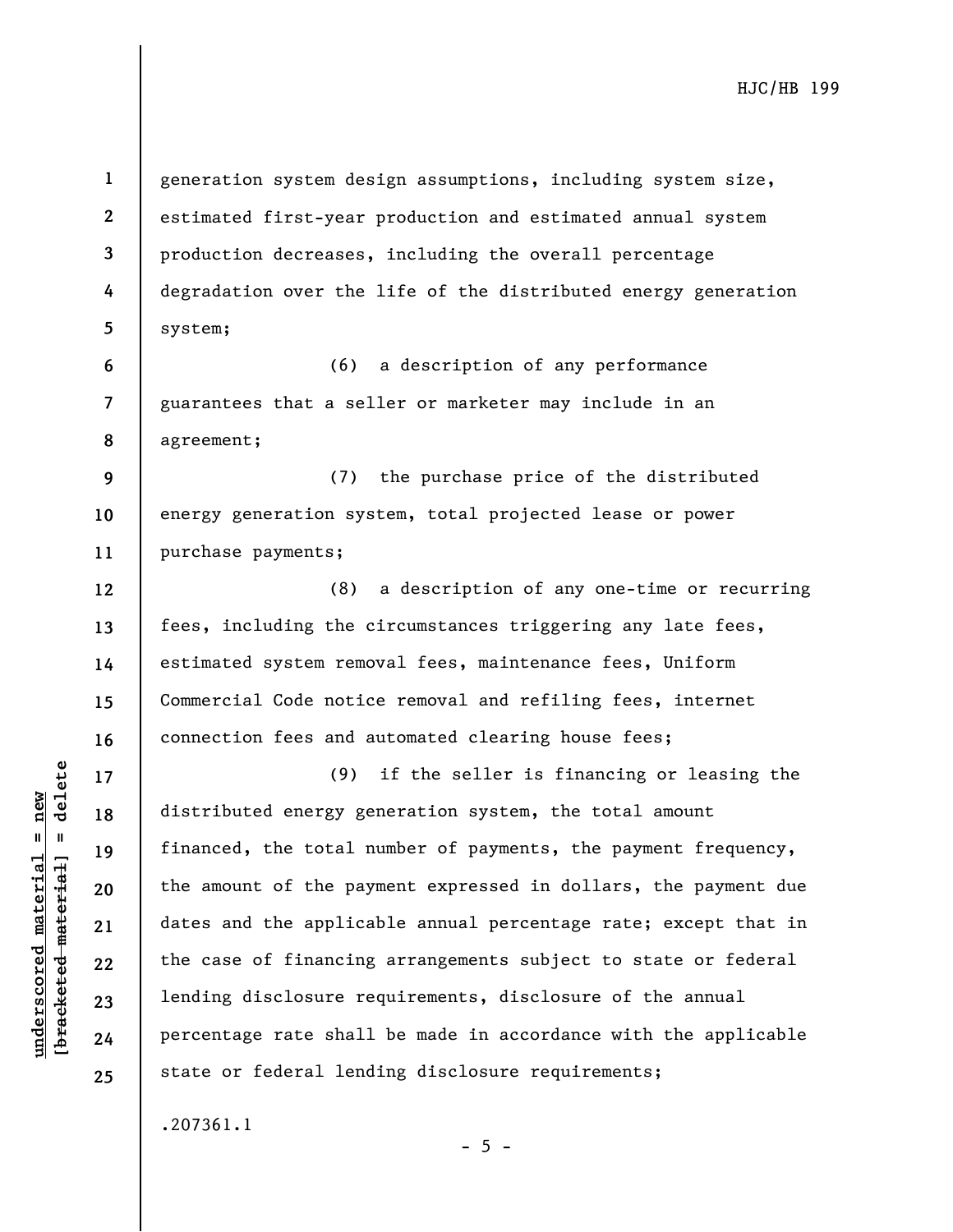| $\mathbf{1}$             | (10) if a seller or marketer uses a tax                        |
|--------------------------|----------------------------------------------------------------|
| $\mathbf{2}$             | incentive or rebate in determining the price, a provision      |
| 3                        | identifying each state and federal tax incentive or rebate     |
| 4                        | used;                                                          |
| 5                        | (11) a description of the ownership and                        |
| 6                        | transferability of any tax credits, rebates, incentives or     |
| $\overline{\mathcal{L}}$ | renewable energy certificates in connection with the           |
| 8                        | distributed energy generation system;                          |
| 9                        | (12) a list of the following tax obligations                   |
| 10                       | that the buyer may be required to pay or incur as a result of  |
| 11                       | the contract's provisions, including:                          |
| 12                       | (a) the cost of any business personal                          |
| 13                       | property taxes assessed on the distributed energy generation   |
| 14                       | system in the event of a power purchase agreement or lease;    |
| 15                       | (b) gross receipts taxes for any                               |
| 16                       | equipment purchased and services rendered;                     |
| 17                       | (c) obligations of the power purchaser                         |
| 18                       | or lessee to transfer tax credits or tax incentives of the     |
| 19                       | distributed energy generation system to any other person; and  |
| 20                       | (d) in the case of a commercial                                |
| 21                       | installation, a change in assessed property taxes in the event |
| 22                       | of a purchase of a distributed energy generation system;       |
| 23                       | (13) a disclosure regarding whether the                        |
| 24                       | warranty or maintenance obligations related to the distributed |
| 25                       | energy generation system may be sold or transferred to a third |
|                          | .207361.1<br>$-6-$                                             |

 $[bracketeed-materiat] = delete$ **[bracketed material] = delete**  $underscored material = new$ **underscored material = new**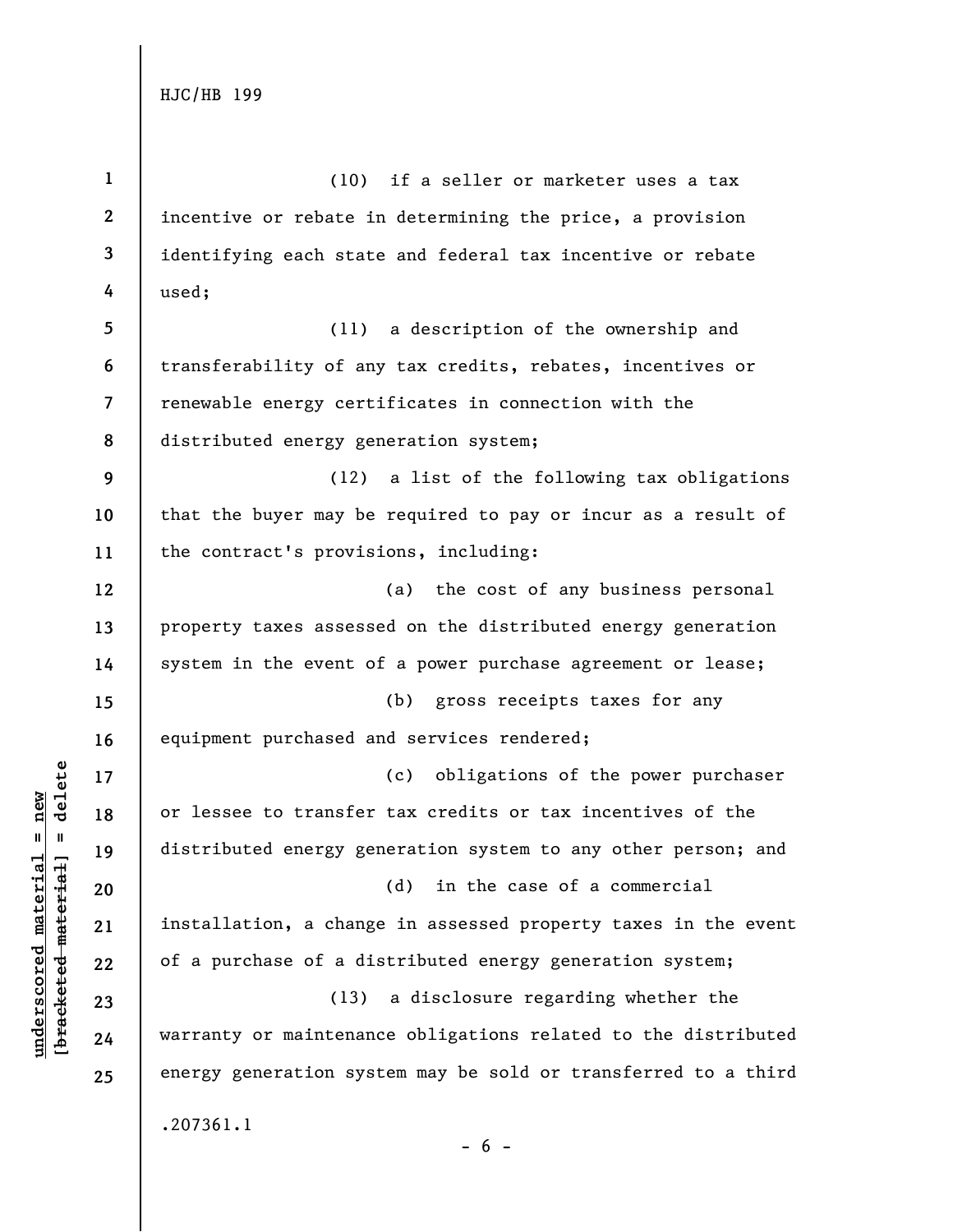party;

**1** 

**2 3 4 5 6 7 8 9 10**  (14) a disclosure regarding any restrictions pursuant to the agreement on the buyer's or lessee's ability to modify or transfer ownership of the distributed energy generation system, including whether any modification or transfer is subject to review or approval by a third party and the name, mailing address and telephone number of the entity responsible for approving the modification or transfer, if known to the seller or marketer at the time the agreement is made;

**11 12 13 14 15 16**  (15) a description of all options available to the buyer or lessee in connection with the continuation, termination or transfer of the agreement between the buyer or lessee and the seller or marketer in the event of the transfer of the real property to which the distributed energy generation system is affixed;

(16) a description of the assumptions used for any savings estimates that were provided to the buyer or lessee;

(17) a disclosure that states: "Actual utility rates may go up or down and actual savings may vary. For further information regarding rates, you may contact your local utility or the public regulation commission. Tax and other state and federal incentives are subject to change.";

- 7 -

(18) a disclosure notifying the buyer or the

.207361.1

 $b$ racketed material] = delete **[bracketed material] = delete**  $underscored material = new$ **underscored material = new**

**17** 

**18** 

**19** 

**20** 

**21** 

**22** 

**23** 

**24**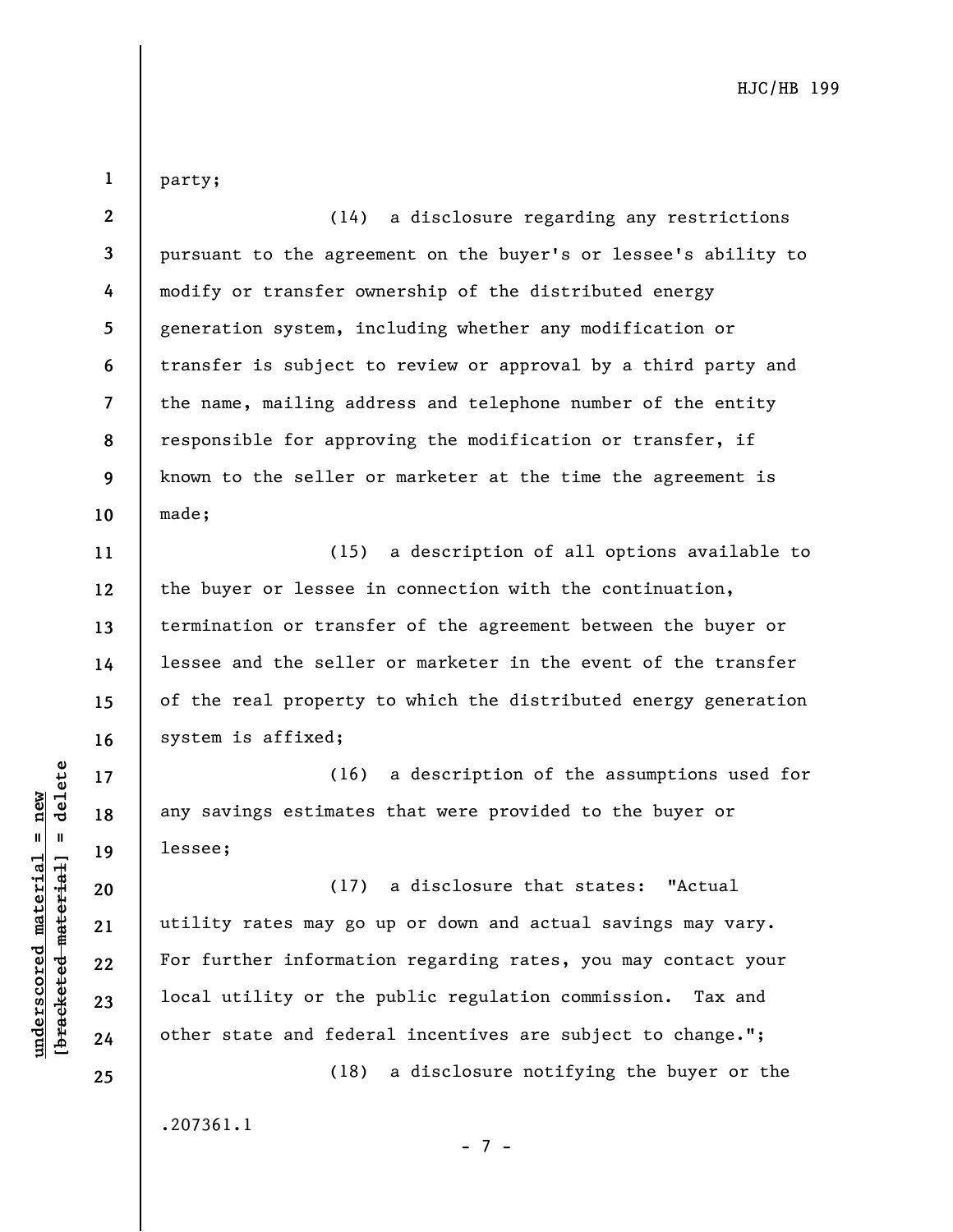**underscored material = new [bracketed material] = delete**

 $b$ racketed material] = delete  $underscored material = new$ 

**1 2 3 4 5 6 7 8 9 10 11 12 13 14 15 16 17 18 19 20 21 22 23 24 25**  lessee of transferability of any warranty obligations to subsequent buyers or lessees; and (19) a disclosure notifying the buyer or lessee that interconnection requirements, including time lines, are established by rules of the public regulation commission and may be obtained from either the public regulation commission or the local utility. B. The seller or marketer shall provide the buyer or lessee with proof that, within thirty days of completion of installation or modification: (1) all permits required for the installation or any modification of the distributed energy generation system were obtained prior to installation; and (2) installation or any modification of the distributed energy generation system received the approval of an inspector authorized by the governmental authority having jurisdiction over the permitting and enforcement authority. C. In the event that a seller or marketer causes a financing statement to be filed pursuant to the Uniform Commercial Code-Secured Transactions, the seller or marketer, or any successor in interest to the seller or marketer, shall provide to the buyer or lessee a copy of the filed financing statement within thirty calendar days of the filing. D. If a promotional document or sales presentation related to a distributed energy generation system states that .207361.1 - 8 -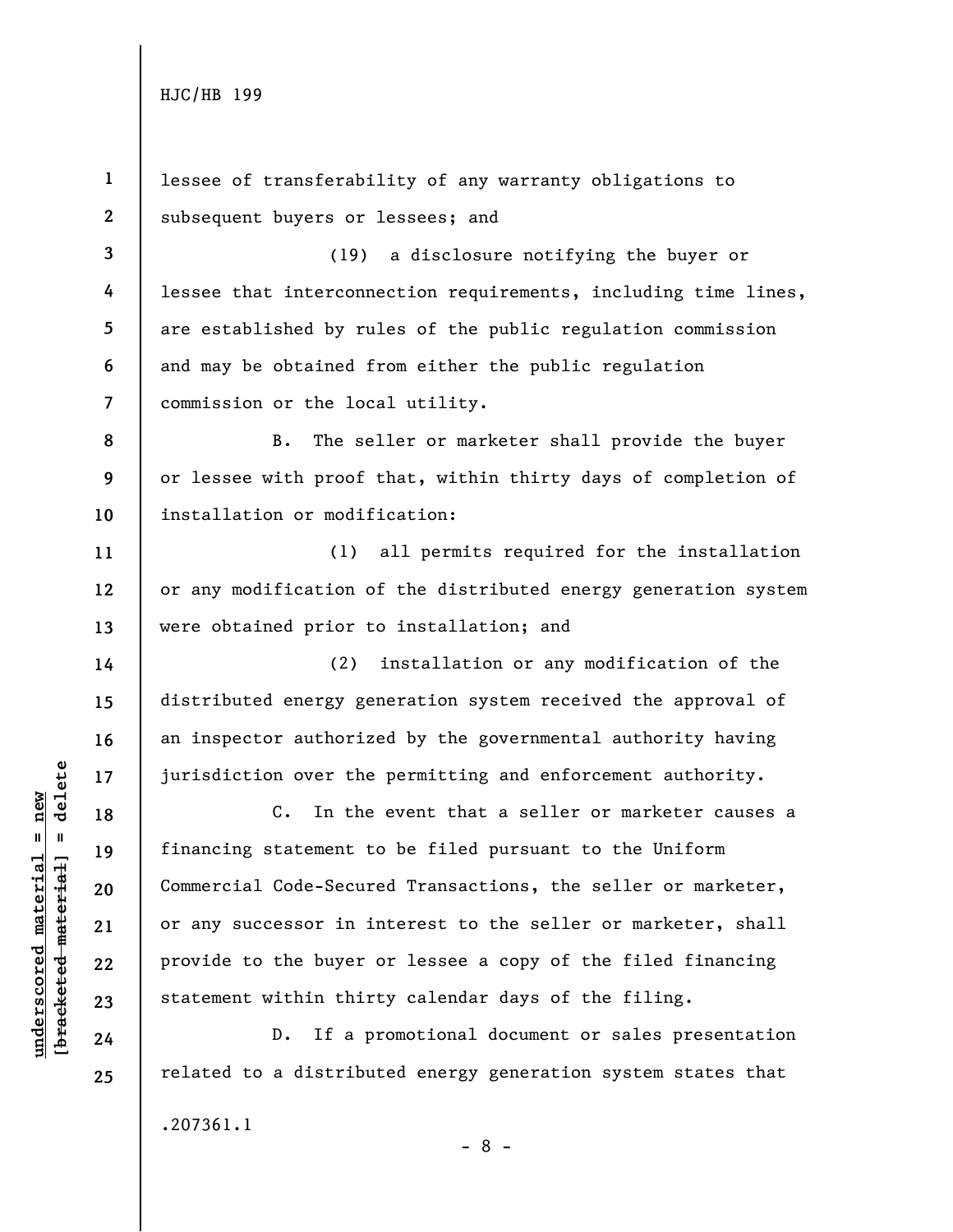the system will result in certain financial savings for the buyer or lessee, the document or sales presentation shall provide the assumptions and calculations used to derive those savings.

**5 6 7 8 9 10 11 12 13**  E. If a promotional document or sales presentation related to a distributed energy generation system states that the system will result in certain energy savings in terms of production, the document or sales presentation shall provide the assumptions and calculations used to derive those energy savings and any comparative estimates. If historical information is used, it shall be accompanied by the following statement: "Historical data are not necessarily representative of future results."."

**14 15 SECTION 4.** A new section of Chapter 57 NMSA 1978 is enacted to read:

"[NEW MATERIAL] ADDITIONAL REQUIREMENTS--EXCEPTION.--

A. Recurring payments under a distributed energy generation system lease or purchase agreement shall not begin until the distributed energy generation system is energized and interconnected.

B. The Distributed Generation Disclosure Act does not apply to an individual or company, acting through its officers, employees, brokers or agents, that markets, sells, solicits, negotiates or enters into an agreement for the sale, financing or lease of a distributed energy generation system as .207361.1

 $b$ racketed material] = delete **[bracketed material] = delete**  $underscored material = new$ **underscored material = new**

**16** 

**17** 

**18** 

**19** 

**20** 

**21** 

**22** 

**23** 

**24** 

**25** 

**1** 

**2** 

**3** 

**4** 

- 9 -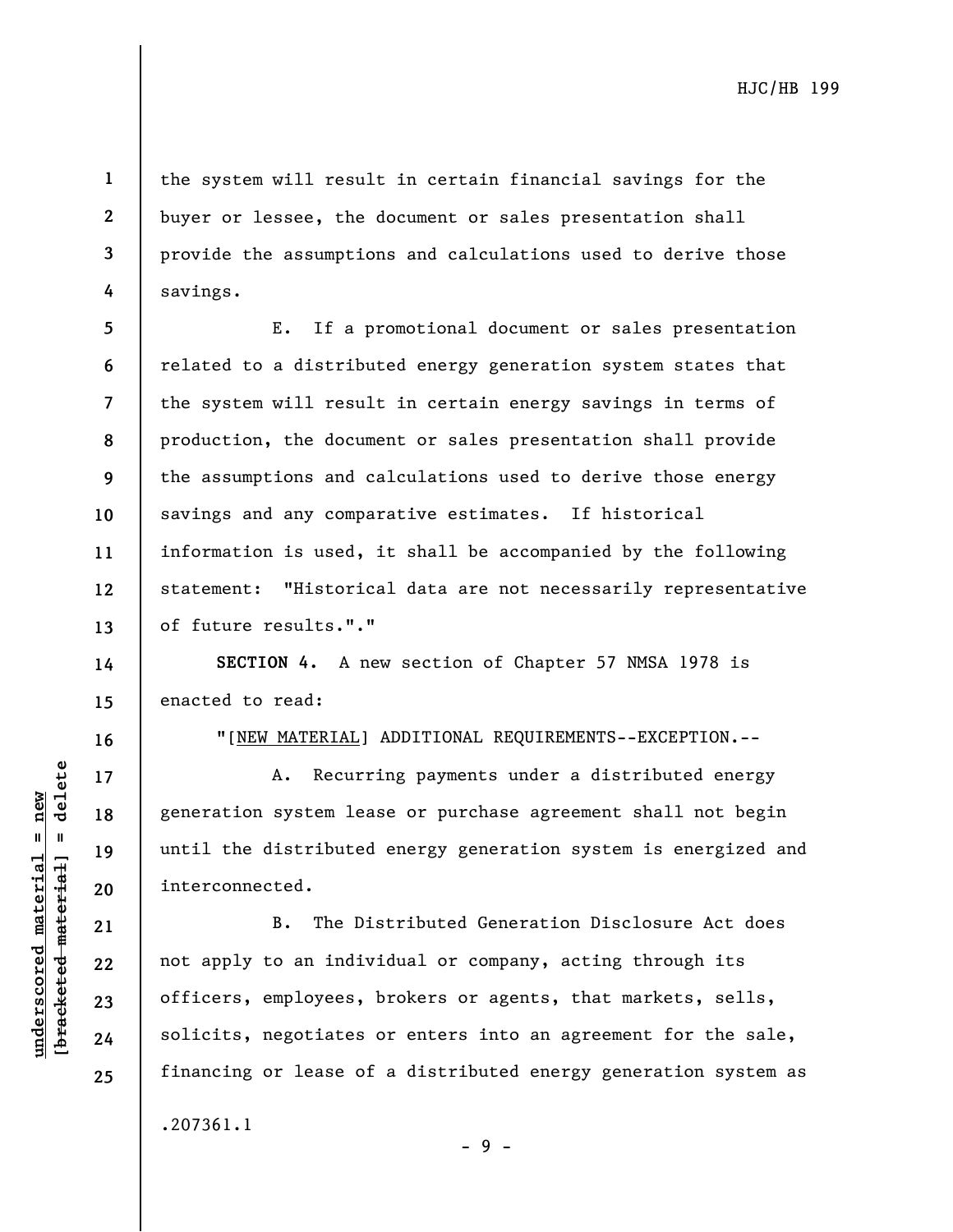**1 2 3**  part of a transaction involving the sale or transfer of the real property to which the distributed energy generation system is or will be affixed.

**5 7**  C. The Distributed Generation Disclosure Act does not apply to third-party financial institutions that enter into an agreement for the financing of a distributed energy generation system."

**8 9 SECTION 5.** A new section of Chapter 57 NMSA 1978 is enacted to read:

**10** 

**11** 

**12** 

**13** 

**14** 

**15** 

**16** 

**17** 

**18** 

**19** 

**20** 

**21** 

**22** 

**23** 

**4** 

**6** 

"[NEW MATERIAL] DISCLOSURE STATEMENT FORMS.--

A. The attorney general shall adopt rules necessary to implement and enforce the provisions of the Distributed Generation Disclosure Act. The attorney general shall, by January 1, 2018, issue form disclosure statements that may be used to provide the disclosures required by the Distributed Generation Disclosure Act for agreements with buyers or lessees.

B. Disclosure statements provided in substantially the form issued by the attorney general shall be regarded as complying with the disclosure statements required by Subsection A of Section 3 of the Distributed Generation Disclosure Act."

**SECTION 6.** A new section of the Real Estate Disclosure Act is enacted to read:

"[NEW MATERIAL] DISCLOSURE OF CERTAIN DISTRIBUTED ENERGY GENERATION SYSTEMS.--The requirements of the Distributed .207361.1

 $b$ racketed material] = delete **[bracketed material] = delete**  $underscored material = new$ **underscored material = new**